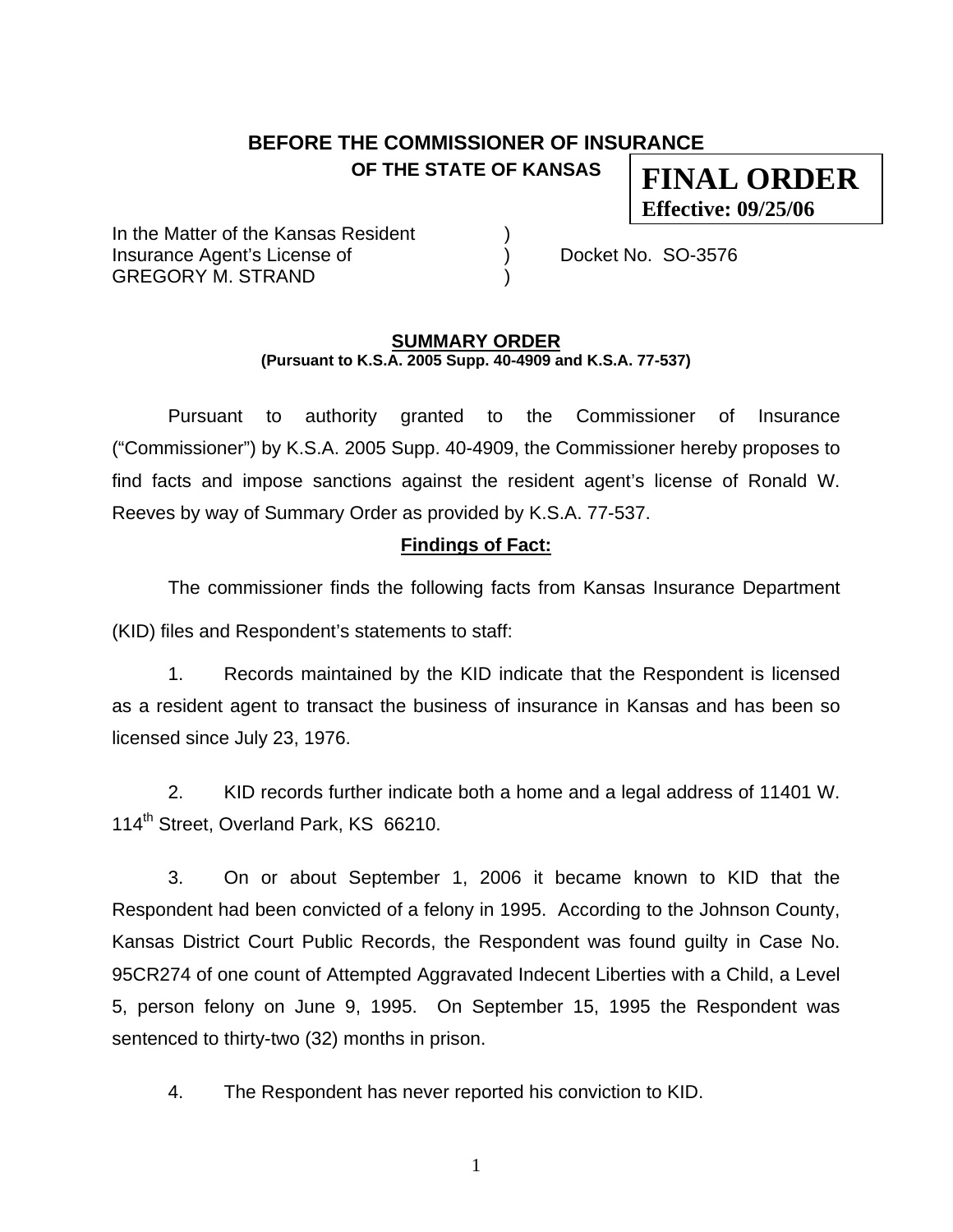5. Upon checking with the State of Missouri Department of Insurance (MDOI), it was discovered that the Respondent entered into a "Voluntary Forfeiture Agreement" (#02A000348) in November of 2003 wherein the Respondent was fined \$100 for selling a health plan not authorized by the MDOI, in violation of the law.

6. The Respondent has never reported this administrative action to KID.

 7. In February 1990 the Respondent reported to KID that he had been administratively sanctioned in Missouri and fined \$1,000.

 8. In September 2003 KID and the Respondent entered into a Consent Order (3165-CO) wherein the Respondent's Kansas insurance license was suspended until the Respondent satisfied the conditions of the Order and paid \$1,000 in penalties.

## **Applicable Law**

9. K.S.A. 2005 Supp. 40-4909(a) provides, in relevant part:

"The commissioner may deny, suspend, revoke or refuse renewal of any license issued under this act if the commissioner finds that the applicant or license holder has: (6) Been convicted of a misdemeanor or felony. . .." K.S.A. 2005 Supp. 40-4909(a).

 10. The Commissioner may revoke any license issued under the Insurance Agents Licensing Act if the Commissioner finds that the interests of the insurer or the insurable interests of the public are not properly served under such license. K.S.A. 2005 Supp. 40-4909(b).

11. K.A.R. 40-7-9 requires the Respondent as a licensed insurance agent to

report to KID within 30 days of occurrence:

- (b) each disciplinary action on an occupational license held by the licensee, other than an insurance agent's license, by the appropriate regulatory authority of this or any other jurisdiction;
- (c) each judgment or injunction entered against the licensee on the basis of conduct involving fraud, deceit, or misrepresentation, or a violation of any insurance law; and,
- (d) all details of any conviction of a misdemeanor or felony. The details shall include the name of the arresting agency, the location and date of the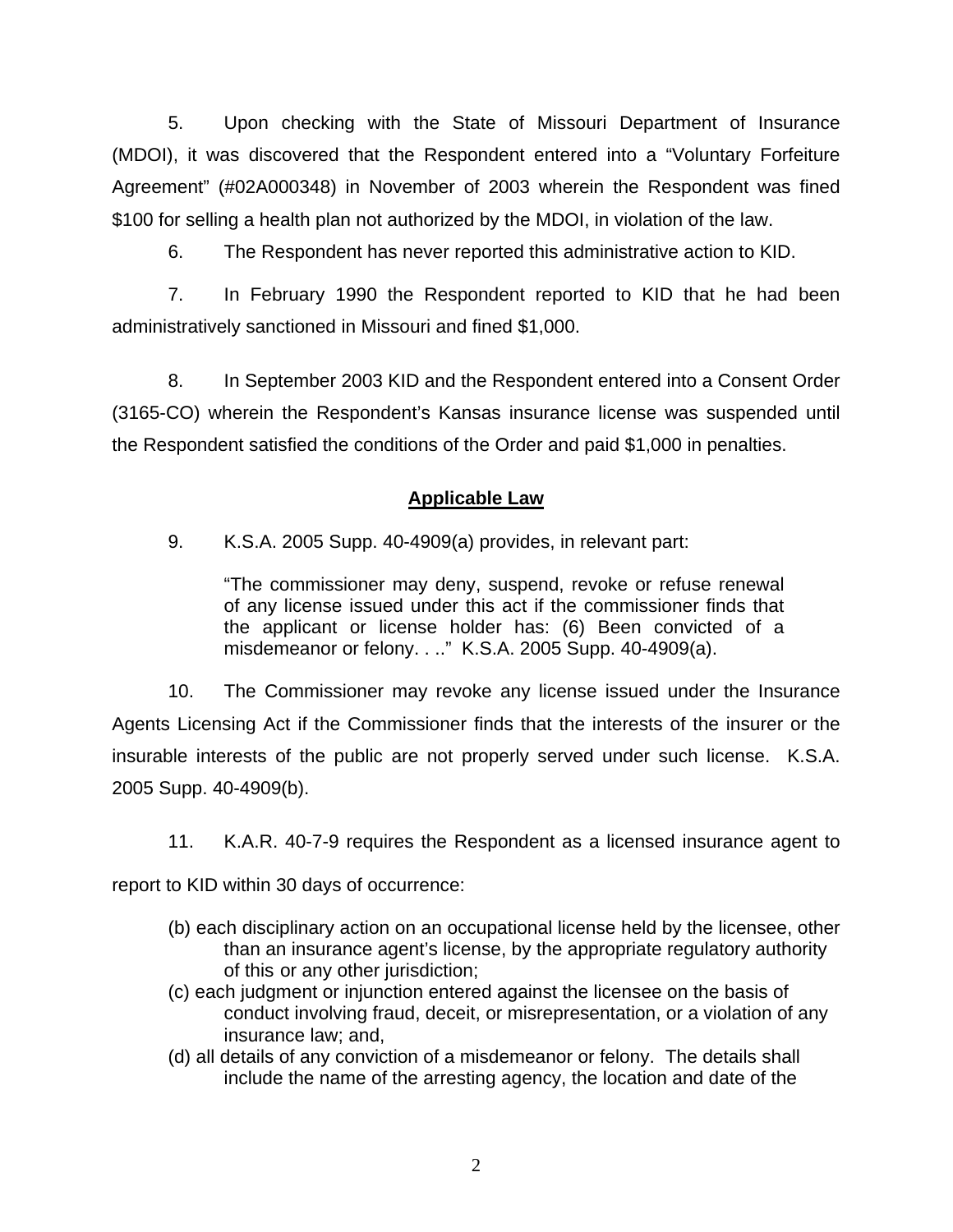arrest, the nature of the charge or charges, the court in which the case was tried, and the disposition rendered by the court.

#### **Conclusions of Law**

 12. The Commissioner has jurisdiction over Respondent as well as the subject matter of this proceeding, and such proceeding is held in the public interest. The Commissioner finds, based on the facts contained in paragraph 3, that the Respondent has been convicted of a felony.

 13. The Commissioner concludes that sufficient grounds exist for the revocation of Respondent's insurance agent's license pursuant to K.S.A. 2005 Supp. 40-4909(a).

 14. As well, the Commissioner concludes that sufficient grounds exist for the revocation of Respondent's insurance agent's license pursuant to K.S.A. 2005 Supp. 40-4909(b) because such license is not properly serving the interests of the insurer and the insurable interests of the public

 15. Based on the facts and circumstances set forth herein, it appears that the use of summary proceedings in this matter is appropriate, in accordance with the provisions set forth in K.S.A. 77-537(a), in that the use of summary proceedings does not violate any provision of the law and the protection of the public interest does not require the KID to give notice and opportunity to participate to persons other than Ronald W. Reeves.

**IT IS THEREFORE ORDERED BY THE COMMISSIONER OF INSURANCE THAT the Kansas resident insurance agent's license of Gregory M. Strand is hereby REVOKED. It is further ordered,** that Gregory M. Strand shall **CEASE and DESIST** from the sale, solicitation, or negotiation of insurance and/or receiving compensation

3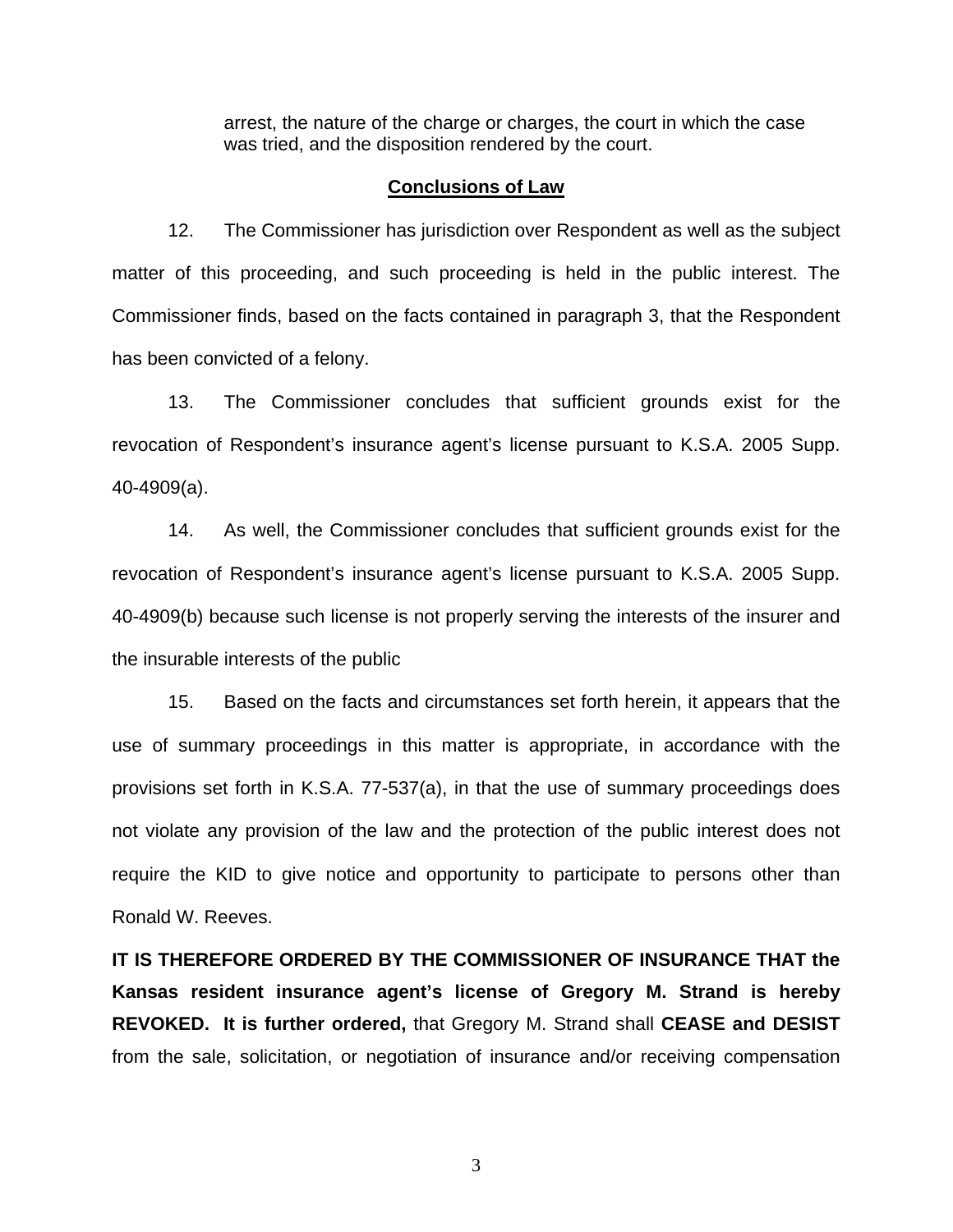deriving from the sale, solicitation, or negotiation of insurance conducted after the effective date of this order.

 **IT IS SO ORDERED THIS \_6th\_ DAY OF SEPTEMBER, 2006, IN THE CITY OF TOPEKA, COUNTY OF SHAWNEE, STATE OF KANSAS.** 



 **\_/s/ Sandy Praeger\_\_\_\_\_\_\_\_\_\_\_\_\_\_\_\_ Sandy Praeger Commissioner of Insurance** 

 **\_/s/ John W. Campbell\_\_\_\_\_\_\_\_\_\_\_\_\_ John W. Campbell General Counsel** 

**NOTICE: The person designed pursuant to K.S.A. 77-613(e) to receive service of a petition for judicial review on behalf of the KID is John W. Campbell, General Counsel, Kansas Insurance Department, 420 S.W. 9th Street, Topeka, KS 66612.**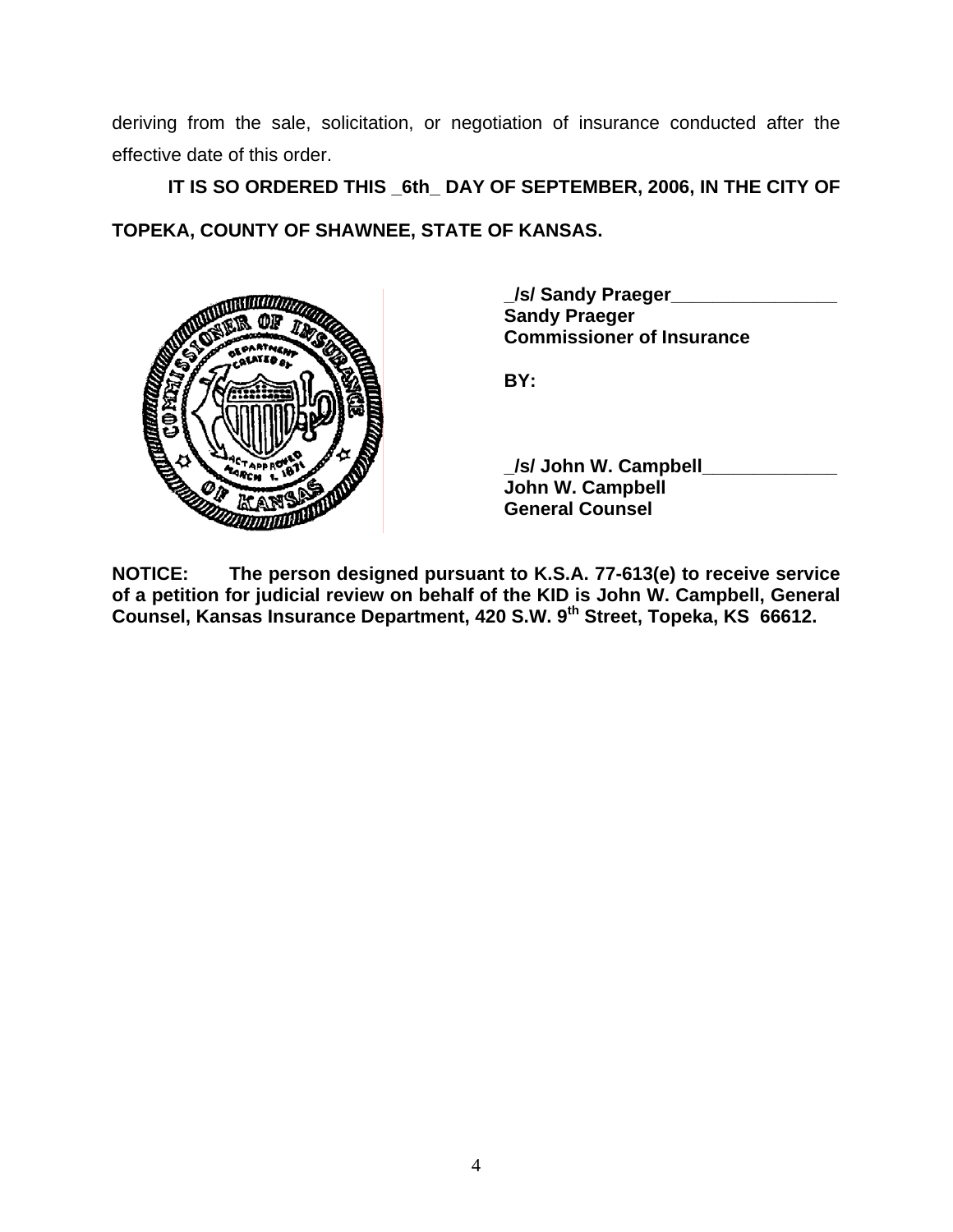### **Certificate of Service**

 The undersigned hereby certifies that she serviced a true and correct copy of the above and foregoing **Notice** and **Summary Order** on this \_\_6th\_\_\_ day of September, 2006, by placing the same in the United States Mail, first class postage prepaid, addressed to the following:

 Gregory M. Strand 11401 W. 114<sup>th</sup> Street Overland Park, KS 66210

> \_/s/ Shelley J. Diehl\_\_\_\_\_\_\_\_\_\_\_\_\_\_\_\_ Shelley J. Diehl Staff Attorney